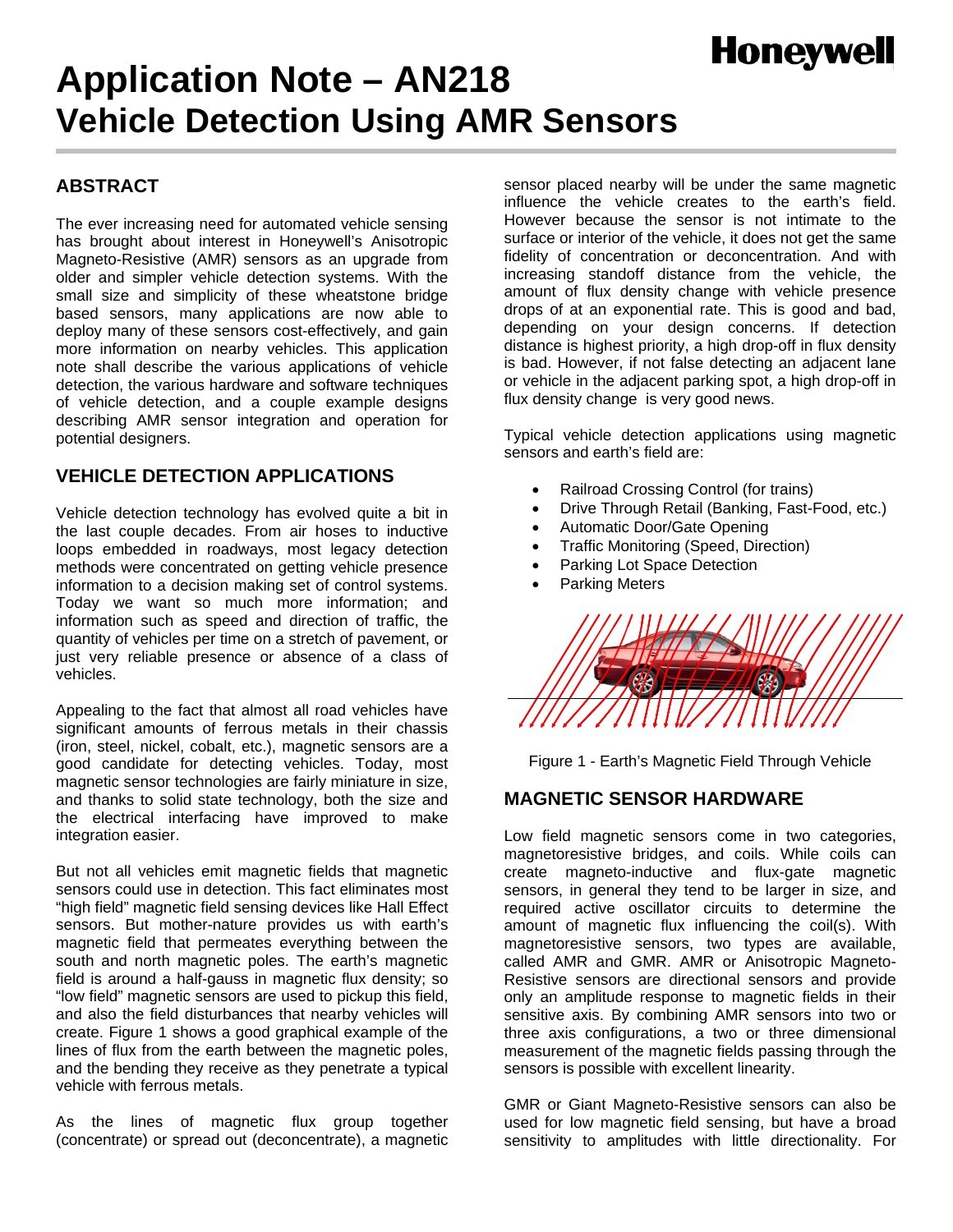**Honeywell** 

vehicle detection, GMR sensors must have a nearby magnetic bias field, from either a permanent magnet or DC driven solenoid to gain improved linearity. In the following discussions, we will confine discussion to AMR sensors for vehicle detection applications.

For AMR sensors, the sensor resistive elements are oriented as a resistive "wheatstone bridge" that varies resistance slightly as the magnetic field changes upon each element. The resistive elements are made of permalloy thin films and have around 1000 ohms of resistance, but each element is precision matched to within an ohm of each other when no magnetic fields are present. Figure 2 shows a typical AMR sensor wheatstone bridge electrical diagram.



Figure 2 - AMR Sensor Bridge

Each bridge has four resistive elements with opposite elements being identical. For example, if the bridge receives a positive magnetic field or lines of magnetic flux in the sensitive axis, the Vb to Out+ and Out- to GND elements will slightly decrease in resistance while the other two elements will increase in resistance. The result will be that the voltage at Out+ increases above Vb/2 and the voltage at Out- decreases from Vb/2. If the bridge voltage, or Vb, equals 5 volts and the applied magnetic flux is 0.5 gauss, the nominal voltage at Out+ is 2.5012 volts and the nominal voltage at Out- is 2.4988 volts.

The amount output voltage from the AMR sensor is measured from Out+ to Out- and is a function of the sensor sensitivity equation, or:

Out+ - Out- =  $S * Vb * Bs$  with, S = Sensitivity (nominally 1mV/V/gauss) Vb = Bridge Supply Voltage in volts Bs = Bridge Applied Magnetic Flux in gauss

In the above example, a 5 volt supplied bridge with a 0.5 gauss magnetic flux in the sensitive axis, creates 2.5 milli-volts of bridge output voltage.

By combining two AMR sensors together, the part becomes a 2-axis sensor and when mounted horizontally, is able to break any horizontal magnetic fields into X and Y vector components. Figure 3 shows this sensor combination in the Honeywell HMC1022 sensor product.



Figure 3 - 2-Axis Magnetic Field Sensing

If magnetic field, Bs, is the earth's magnetic field in the horizontal direction, the sensors in the HMC1022 integrated circuit package break the field down into Bx and By vector components. This way Bx and By represent both the direction and amplitude of Bs. For vehicle detection, the direction and amplitude of Bs could change as the vehicle approaches the sensors in the HMC1022 package. While a single AMR sensor (like the HMC1021) could note a shift of a single axis, having 2-axis sensors could more reliably detect vehicles at the edge of the detection range and provide an "all orientation" assurance in detection.

As you will see in succeeding sections, the choice of one, two, or three-axis magnetic field sensing is a trade off in performance versus cost. The single axis system will require only one sensor, one set of sensor interface electronics, and one input to digitize and place into a threshold detection algorithm. Using parts like the HMC1022, or the HMC1052 and HMC1053 multi-axis sensors provides extra axis for mounting flexibility.

#### **MAGNETIC SENSOR INTERFACE CIRCUITS**

Because the AMR sensor outputs are in small millivolt levels given earth's magnetic field strengths, these wheatstone bridge sensors require follow-on amplification to make vehicle induced field changes easier to detect. With the differential output of the sensors, each sensor requires a differential or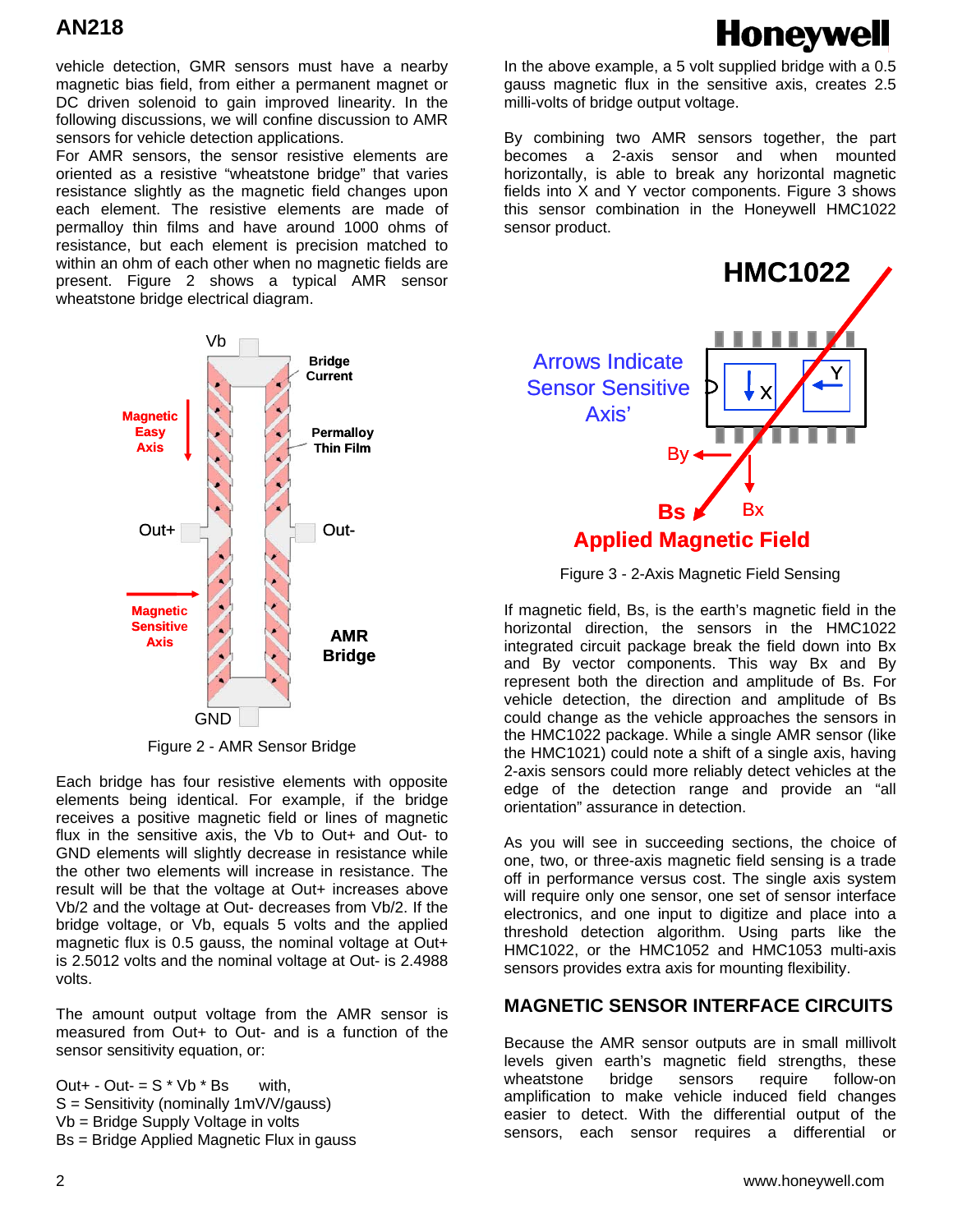instrumentation amplifier stage compatible with the sensor output voltages and the sensor bridge supply voltage. Typically, these amplifier stages will operate from either 4.8 to 5.2, or 2.7 to 3.3 volt power supply rails to conserve energy in battery applications, or higher voltages if supplied from non-portable sources. As you can see from the sensitivity equation, bridge supply voltages help amplify the signal. But running the sensors beyond 5 volts also puts more milliwatts of heat onto the bridge elements making thermal drift effects more noticeable. Figure 4 shows a typical sensor interface circuit schematic.



Figure 4 - AMR Sensor Amplification

As shown, a common low voltage operational amplifier (LMV358 op-amp) is depicted with four 1% tolerance metal film resistors to create a 200V/V gain difference amplifier. A dedicated instrumentation amplifier can replace the op-amp and resistors for simpler control over gain and offset voltage at the expense of a bit more cost for the amplifier. This circuit takes the difference in voltage of the sensor OUT+ and OUT- nodes, and then amplifies the result as a bias voltage value from the offset voltage reference. The offset voltage reference will be node voltage on the wiper of the offset trim potentiometer.

As an example, let the sensitive axis field of the sensor in Figure 4 be 0.5 gauss with a bridge and amplifier power supply rail (Vcc) be 3.0 volts. Because of the 1.0mV/V/gauss sensitivity of the HMC1021, the differential output voltage of the sensor will be +1.5 millivolts. As applied to the amplifier with a gain of 200, the amplifier output will be 300 millivolts positive from the offset reference voltage. Given an offset voltage of half supply (1.5 volts), the measured output voltage at the amplifier would be about 1.80 volts.

Because the AMR sensors are not perfectly matched at the resistive elements, a bridge offset voltage results; and is different for each sensor manufactured. However the good news is that this offset is fixed for the part's life with the remaining drift due to temperature changing the resistance of the bridge elements. This bridge offset voltage is dependant on the bridge supply voltage and is scaled on a millivolts per bridge voltage (mV/V). For the

# **Honeywell**

HMC102X family of sensors, the specified range of bridge offset is about 2mV/V with normal distribution of under the  $\pm 0.5$ mV/V range. Using the Figure 4 circuit example previously, a -0.5mV/V bridge offset on a 3 volt power supply provides a -1.5 millivolt output offset, or a - 300 millivolt offset at the amplifier. To null this offset, one method is move the offset reference voltage from 1.5 volts to 1.8 volts to counter the bridge offset. For further offset reduction methods, see application note AN212 on the magneticsensors.com website.

Honeywell AMR sensors also have patented coils interleaved with the bridge elements for many purposes. These coils are intended for creating a "magnetic offset" field, or to re-align the magnetic domains of the permalloy thin film with the easy axis after excessive magnetic fields upset the sensor magnetic domain direction. These coils are called the "offset strap" and the "set/reset strap" as they have minimal inductance and electrically thought of as resistive elements with the amp-turns aspect of the coils applying localized fields on the sensors. Figure 5 shows the schematic representation of the HMC1022 sensor with its straps.



Figure 5 - HMR1022 With Straps Shown

The offset straps convert currents through the strap resistance into a local magnetic field upon the bridge elements in the sensitive axis direction. By creating magnetic offset fields, the sensor bridges will sum both the desired magnetic far field and the offset strap produced field to buck, boost, or just center up the summed fields for best amplification and signal processing. A majority of vehicle detection applications do not use the offset straps, and may be left open circuited if not used.

The set/reset straps are intended for pulsed currents to "degauss" or "de-perm" the sensor bridges as required to avoid sensor performance degradation after exposure to accidental high magnetic fields. These high fields are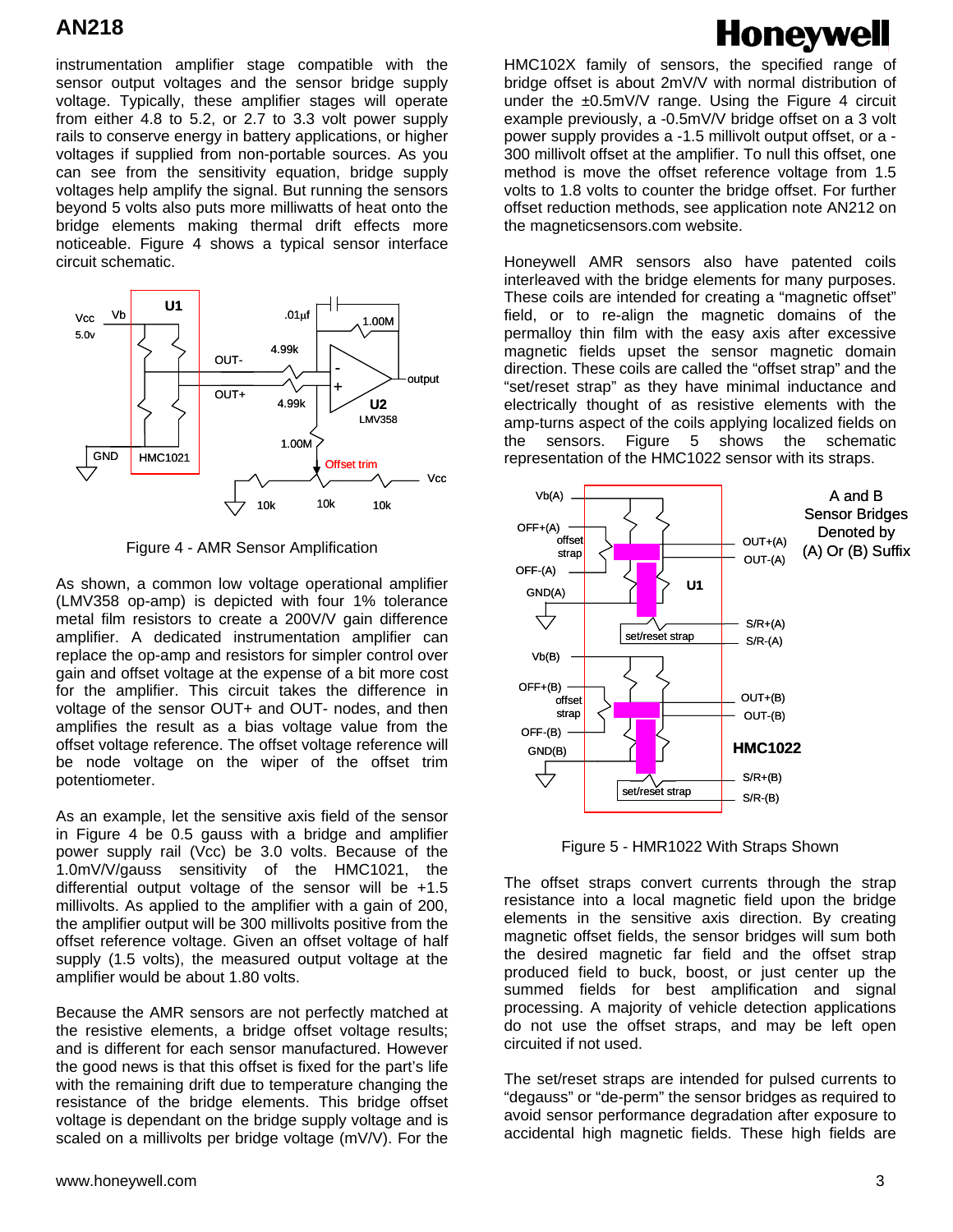generally in excess of ±10 gauss at the bridges, and typically caused by magnetized hand tools, permanent magnets, portable electric motors, and high current wires such as welding cables. By periodically sending moderate current pulses at convenient intervals, the permalloy thin film magnetic domains get re-aligned in the easy axis directions and the memory of the upset field direction is erased. This process is much like erasing audio recording tape since they both employ permalloy films.

Application note AN213 describes the set/reset strap feature in detail with typical pulse drive circuits. For vehicle detection applications, a periodic repetition of reset followed by set pulses is recommended at one second to minute intervals. Should the sensors be magnetically upset via high field exposure, the exposure could result in reduced sensitivity, or no change in sensor voltages (stuck sensors), until the set/reset straps are pulsed. Figure 6 shows a typical single set/reset strap drive circuit optimized for 5 volt supplies and a HMC1021 set/reset strap.





#### **VEHICLE DETECTION SIGNATURES**

Using the earth's magnetic field provides a magnetic background or "bias" point that stays substantially constant with a fixed sensor installation. With the earth's magnetic field strength at about 0.5 gauss and further reduced to just a single axis amount from a possible three-axis orientation, each sensor may have signal ranging from near zero gauss to  $±0.7$  gauss in natural earth signal dynamic range. As vehicles come into proximity to the sensor, the shift from the earth's field levels comes from both soft and hard-iron sources from the vehicle. Soft-iron is ferrous materials that concentrate magnetic flux into the material and do not have any remnant flux generated within the material. Hard-iron sources are materials that have flux

# **Honeywell**

concentration abilities and can have remnant flux generation abilities. While the flux density could be in the hundreds of gauss, most vehicles with hard-iron carry much less than  $\pm 2$  gauss of remnant flux due to stamping of the chassis metals.

Soft-irons will concentrate the earth's magnetic flux, but typically will only increase the flux amplitude less than half the residual bias value at the sensor location. And if the fields are concentrated in the soft-iron, then they tend to de-concentrate the flux perpendicular to the field direction as shown in Figure 1. So the magnetic sensors will likely see a few tens to hundreds of milligauss of earth's field bias with up to  $\pm$  3 gauss of spikes as statistically typical vehicles come into proximity with the sensors. Vehicle detection product designers are not likely to care about the dynamic peaks of the vehicle induced magnetic signatures, but are likely to design in a  $±1$  gauss dynamic range and use sudden shifts from the bias values as vehicle detection criteria.



Figure 7 - Vehicle Signature

The above figure shows a typical North American magnetic field direction with the truck moving southbound. The green boxes represent possible sensor locations near the roadbed and the relative amounts of flux concentration they could sense. The adjoining graph shows what a signal axis sensor bridge might see when it has the sensitive axis also pointing southbound and as the truck drives past the sensor. Since the natural earth's magnetic field would bias the sensors with a slight negative voltage output, increasing flux concentration would further lower the voltage, and decreasing concentration would raise the voltage.

Sensors oriented sideways (horizontal, across the roadbed) and vertical would likely also shift during the vehicle passage, but the bias values and signature shifts would be different. For most applications, the amplitude and direction of voltage shift is not important, but the detection of a significant shift in output voltage is what would matter most. For vehicle presence applications, the vector magnitude shift from the earth's magnetic field would be the most reliable method. Using digitized measurements of three-axis sensor outputs after amplification, the vector magnitude would be:

$$
A =
$$
SGRT ( $X^2 + Y^2 + Z^2$ )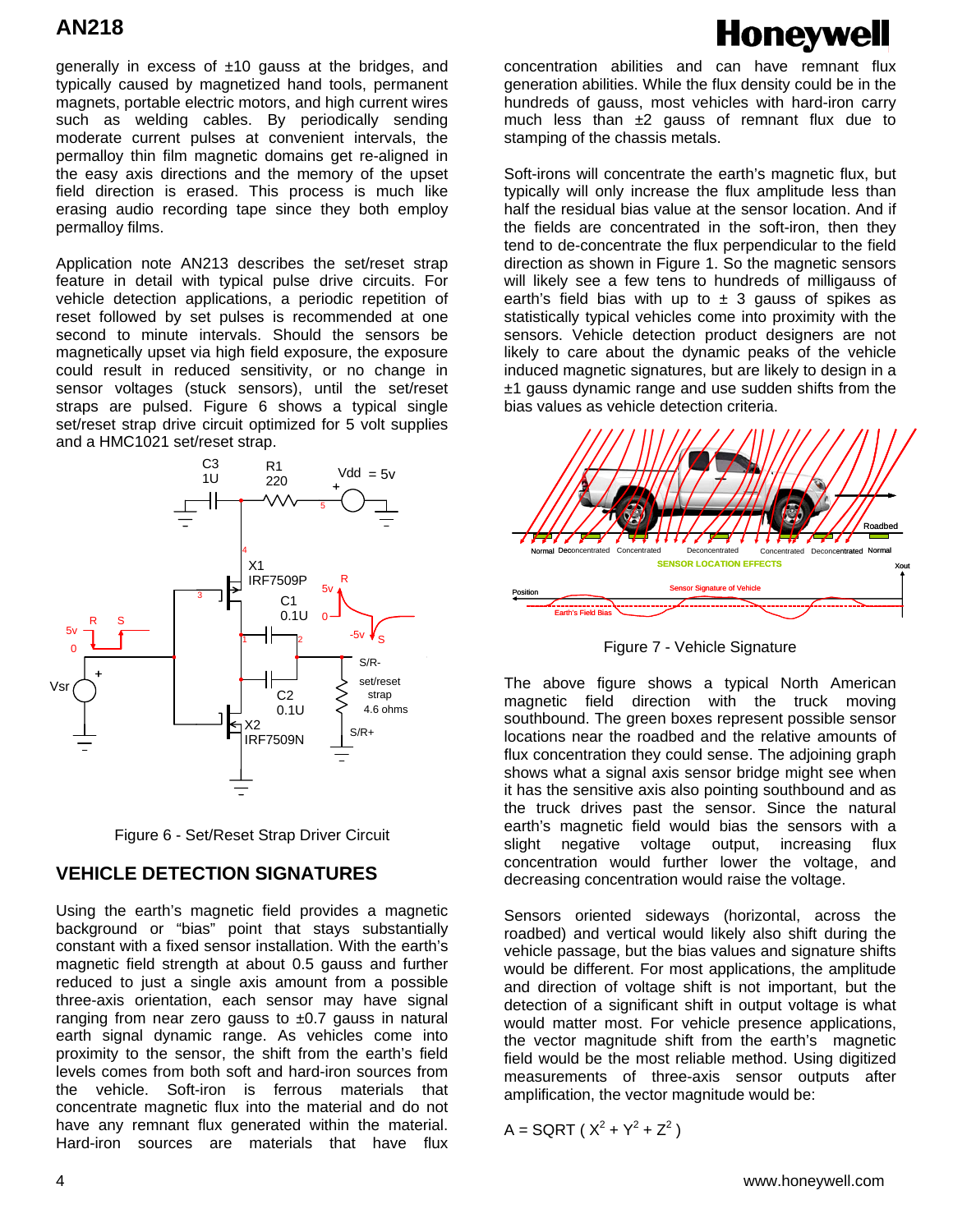As a vehicle parks alongside or overtop the magnetic sensor location, the magnitude would shift suddenly from the earth's bias (no-vehicle) magnitude. This would be most applicable for parking meters, parking space occupancy, door openers, and drive through service prompting.

Note that the amount of sensor output shift has a large dependance on proximity of the sensors to the vehicle. As the vehicle is within inches of the sensor, such as on the middle of the roadbed lane at the surface; the signature will have quite a bit detail and will pickup the intricacies of the ferrous construction of the vehicle chassis. Further away, such as one meter, the vehicle signature may be a tenth in magnitude depending on the vehicle size and the signature bandwidth looks more as a flux contration hump than a squiggle. As the distance increases the signature changes from flux concentration to deconcentration to returning to the baseline. Table 1 shows a typical automotive magnitude (flux density) versus sensor standoff distance.

| <b>Standoff Distance</b> | <b>Flux Density Shift</b> |
|--------------------------|---------------------------|
| 1 foot                   | 270 milligauss            |
| 3 foot                   | 75 milligauss             |
| 5 foot                   | 10 milligauss             |
| 10 foot                  | 2 milligauss              |
| 12 foot                  | <1 milligauss             |
| $T - L - 4$              |                           |

Table 1

## **VEHICLE DIRECTION SENSING**

In the previous truck vehicle signature example, a single sensor was shown as the vehicle overpasses it on the roadbed. This traditionally is known as a X-axis system since it uses the sensitive axis in the expected vehicle direction. By employing a sensor off the side of the vehicle path, basic vehicle direction can be detected. See Figure 8 for a typical sensor placement for vehicle direction detection.

In the figure, as the vehicle approaches the sensor, lines of magnetic flux begin to bend at the sensor toward the vehicle. Thus the flux density decreases and the signature voltage from the sensor goes negative from its bias value. As the vehicle leaves the sensor, the flux density chases the vehicle and a positive signature voltage results. If the vehicle backs up or returns in the opposite direction, the signature plot looks like a mirror image.

A second and more reliable method involves two sensors displaced by a small distance apart, but with their sensitive axis' in the same direction. The intent is that a vehicle in motion will create the same signature, but displaced in time.



Figure 8 - X-Axis Direction Sensing

With the dual displaced sensors, the rear sensor will hit the detection threshold a fraction of a second before the front sensor in forward traffic. And the opposite occurs in reverse direction traffic. With a known displacement distance and a reasonably precise time measurement between threshold detections, a speed computation can be made as well. Figure 9 depicts this typical mounting.



Figure 9 - Dual Displaced Sensors

The displacment distance of the sensors does not have to be a very large value. With today's high speed microcontroller's and precision analog circuitry, speed measurement accuracy and resolution can be within single mile per hour gradiations.

## **VEHICLE DETECTION FALSING**

The biggest concern of vehicle detection system designer is receiving false presence of vehicles, or "falsing". While vandals may toss magnets onto your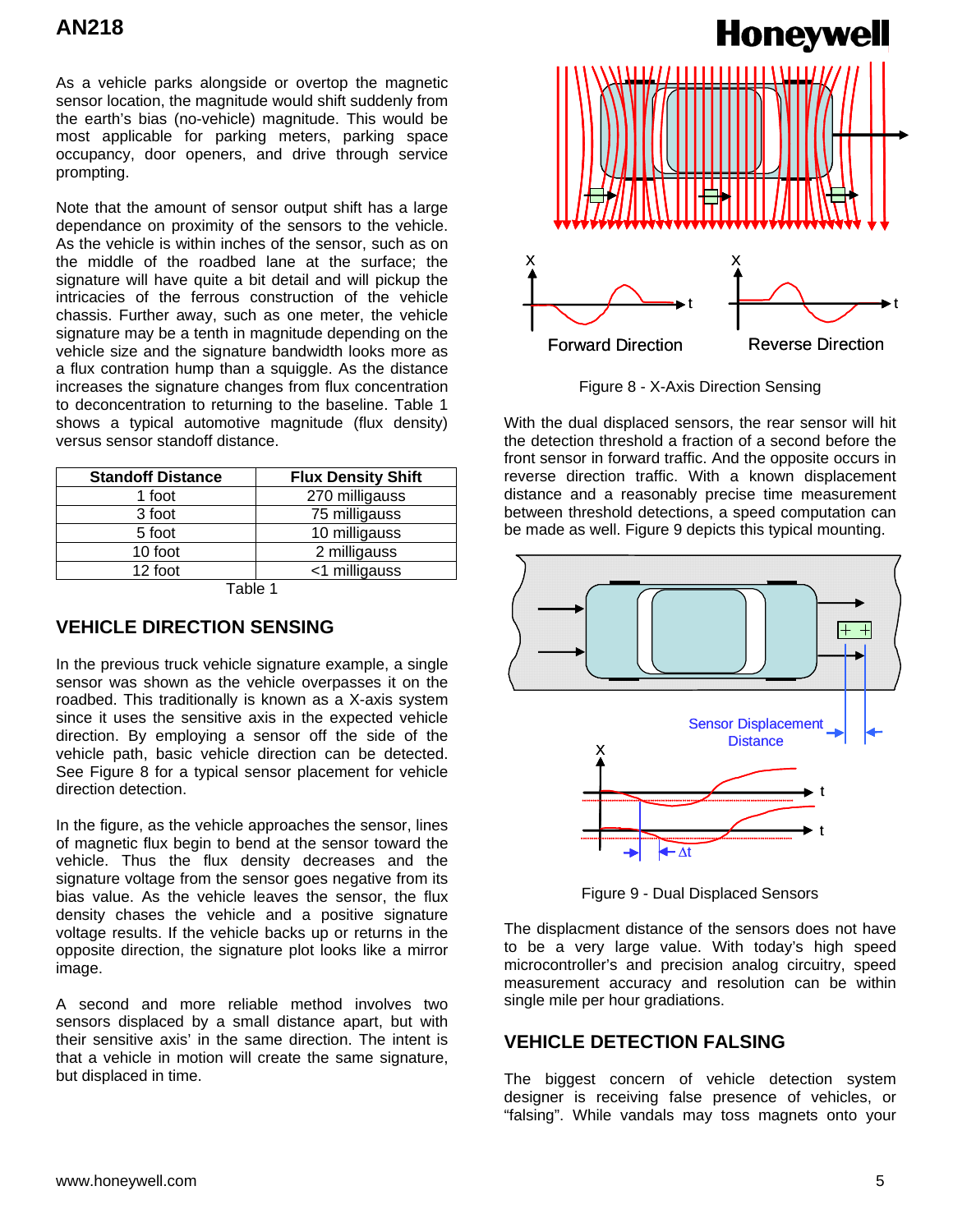# **Honeywell**

sensor areas, most falsing concerns come from naturemade stimuli or adjacent lane vehicles

From Table 1 earlier in this document, adjacent lane falsing may be a matter of just setting magnetic shift threshold to the optimum amount of milligauss, and choosing a middle of lane location. One of worst-case traffic detection problems is a large truck in an adjacent lane creating enough flux bending in an empty lane sensor to cause falsing. Figure 10 depicts this scenario.



Figure 10 - Adjacent Lane Falsing

If the road is only two lanes wide, you may be able to slightly locate the sensor assemblies toward the outer lane edges to gain a bit of falsing rejection. The other challenge in setting the flux shift threshold is that too large of a threshold may prevent desired vehicles, such as motorcyles and a small autos with a lot of composite chassis from being detected.

Another falsing scenario comes form the fact that mother nature will vary the earth's field amplitude by small amounts day-to-day and minute-to-minute. While a couple of milligauss shift is fine with magnetic sensors used as a compass, vehicle detection systems may trigger falsely if they can not discriminate for natural drifts. Either via analog signal processing, or detection algorithm software; small, slow changes in earth's magnetic field values should be rejected. Software algorithm's should be able to continuously update the "bias" values to ensure the threshold stays the correct amount apart from the bias values for each axis. Analog circuits can implement slow time-constant threshold voltages in the vehicle detect comparator signal processing to reject slow signature shifts and trigger only on fast rising voltages.

A third falsing scenario occurs when temperature on the AMR sensor changes rapidly. The worst-case scenario is on summer partly cloudy days when the sun comes out of the clouds and suddenly begins baking the housing containing the sensors. While reasonable thermal design of enclosures will help, other electrical techniques will additionaly help prevent falsing.

The temperature falsing occurs when the AMR sensor bridge offsets change as the sensor permalloy thin films change temperature. This tempco is nominally -3100 parts per million per degree celsius (-3100ppm/°C). So a 1.5 millivolt bridge offset at 25°C, becomes 1.48 millivolts bridge offset at 30°C. The 20 microvolt shift with 5°C change in temperature may not seem a problem, but it could result in a 20 milligauss equivalent shift with a 3 volt bridge supply voltage. And with an amplifier section gain of 200, that temperature change could be a 4 millivolt change in analog output voltage.

As mentioned earlier in this application note, you can use the set/reset function for many uses. By taking magnetic field measurements after the reset pulse (reverse polarity), and the set pulse (normal polarity); the sum of the measurements subtracts off the external magnetic field influences, leaving twice the bridge offset voltage. Then dividing by two retrieves the most recent bridge offset at the current temperature. By doing the set/reset pulses at every few second intervals, sudden heating or cooling effects on sensor bridge offset are detected and corrected. Figure 11 shows the typical scenario.



Figure 11 - Thermal Falsing Effects

## **SIMPLE VEHICLE DETECTION CIRCUIT**

As a way to ease into vehicle detection circuit design, a simple one-axis, all analog circuitry example will be described below. Choosing a HMC1021S for simplest prototyping, Figure 12 shows the typical schematic diagram for this circuit.

Taking recommendation from earlier in this application note,  $a \pm 1$  gauss dynamic range is recommended, and with a 5 volt bridge supply on the HMC1021S, a  $\pm$ 5mV output would result. To span a 5 volt supply, a gain of 500 would permit ±2.5 volts outputs centered at 2.5 volts (zero gauss point). The HMC1021S can be substituted with any of the HMC102X, HMC104X, and HMC105X families of magnetic sensor components; as all have the 1mV/V/gauss sensitivity specification.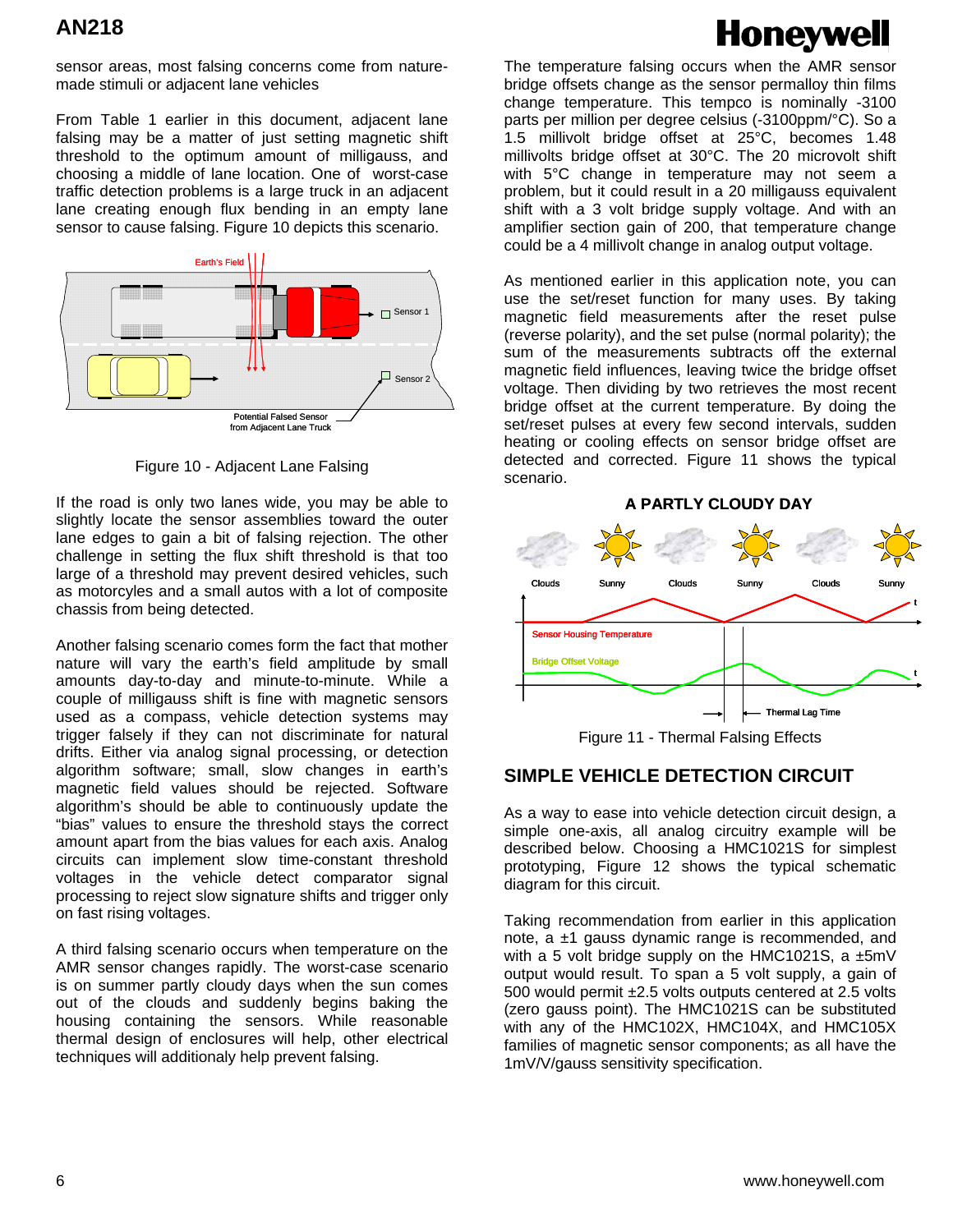드

#### VCC VCC 5 R1 1100 R2 1100 IN+ V+ RG+ 3 5 6  $\begin{array}{c} 2 \n\searrow 200\n\end{array}$ R6 X1<br>300 AD623 OUT 11 REF VCC V-RG-R3 1100 R4 1100 4 1 IN-X3 1K HMC1021S ᄿ 手 VCC SR C1 0.1U R5 7.7 VCC R8 ok X5A LM393T **D7** VCC 4.7K 10 VCC VOUT 8 VEE R9 200 X5B VCC LM393T VCC R10 10K

Figure 12 - Simple Vehicle Detection Circuit

VEE

9

In the figure, the low cost instrumentation amplifier (AD623) is gained for 500V/V, and the 1k-ohm potentiometer on the amplifier's reference pin permits nulling of both bridge offset and the earth's magnetic field bias value. The two LM393 comparators form a window comparator circuit, in which the instrumentation amplifier will be trimmed by the 1k-ohm potentiometer to be centered in the 0 to 5 volt power supply system.

Resistors R8, R9, and R10 are chosen so that if the amplifier output strays significantly from the 2.5 volt trim value, one of the comparators will pull the output (VOUT) to a logic low state. By chosing the value of R9 correctly, or by substituting a 500-ohm potentiometer in a rheostat configuration, you can adjust the vehicle detection distance.

By choosing a 200-ohm resistor value, the window comparators have about a ±25 milli-volt window around 2.5 volts to trigger from. With everything trimmed properly, the ±25mV divided by the instrumentation amplifier gain equates to about ±50 micro-volt magnetic sensor stimulus window or a  $\pm$ 10 milli-gauss detection shift range from the 1mV/V/gauss sensitivity.

This circuit will certainly be susceptible to falsing by earth's field drifts and temperature drifts, but users can retrim the 1k-ohm potentiometer periodically to re-center the no vehicle present bias back to 2.5 volts. Obviously this simple circuit would not be acceptable for install and forget applications. However, many designers will implement a microprocessor-based system that would implement continuous gain and offset controls to keep the system centered to prevent slow-drift falsing. As designed, the simple vehicle detection circuit shown has

Honeywell the ±25mV shift sensitivity, which approximately equates to a 4 foot automotive detection distance based on nominal signature data in Table 1.

## **VEHICLE DECTECTION USING DIGITAL MICROCONTROLLERS**

Both the analog amplifier circuits from Figures 4 and 12 are good enough for most vehicle detection applications, but better detection schemes can be implemented when the mathematical power of digital microcontrollers are used. Figure 13 is a typical schematic of digital vehicle detection system using a HMC1052L and PIC16 micro controller.



#### Figure 13 - Microcontroller-Based Vehicle Detection **Circuit**

This circuit has several noticable changes from the Figure 12 circuit in that the instrumentation amplifier is now replaced by an op-amp configured as a difference amplifier and the HMC1021S is replaced by a HMC1052L. Not shown is the second HMC1052 bridge circuit, but a second duplicate circuit can be laid out and take another multiplexed 10-bit ADC input (D1) from the PIC16XX microcntroller. The second bridge is the orthogonal axis (Y-axis) sensor, and can be used to give an all horizontal orientation vehicle detection system. Also shown is the automatic set/reset strap driver circuit for periodically refreshing the sensors. Since the HMC1052L uses one common set/reset strap for both bridges, the dual MOSFET driver design can be used with 5 volt logic compatible gate thresholds.

The difference amplifier in Figure 13 is set for a 300V/V gain for a couple reasons. The first is the desire for the  $±1$  gauss magnetic flux dynamic range, and the other is the fact that some headroom will need to be given for the HMC1052L bridge offsets, as the 10k potentiometer will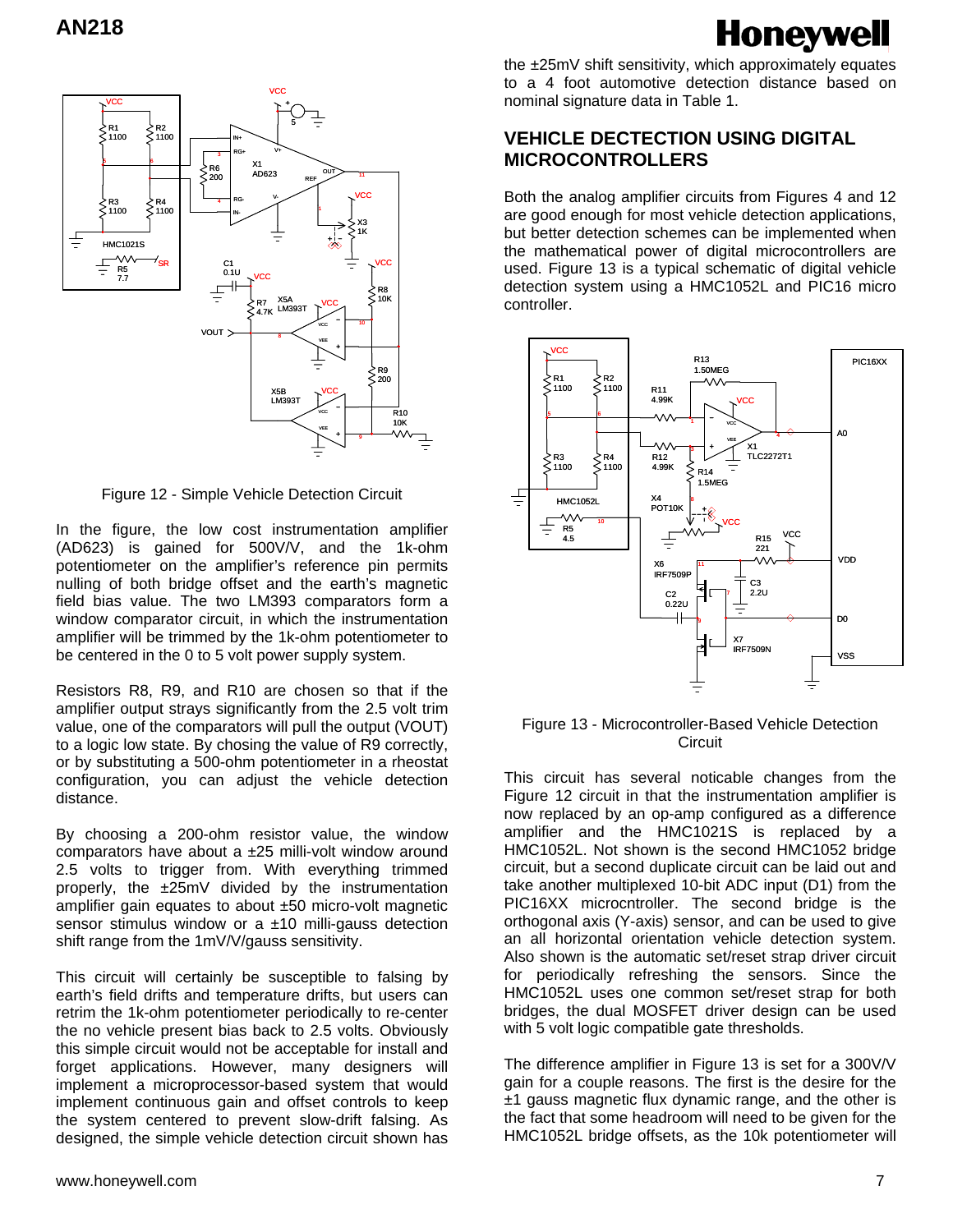be factory adjusted once for bridge offset. Once set, all drifts for thermal and earth's magnetic field bias will be handled by the PIC16XX microcontroller and its multiplexed 10-bit ADC.

This circuit is assumed to be operating at 5 volts, so the  $±1$  gauss input range equates to  $±5mV$  at the sensors, and ±1.5 volts at the PIC16XX ADC inputs. The 10k pot will then be set for 2.5 volts, given a zero field on the sensor bridges. Then the remaining volt to the supply rails is for thermal drift, amplifier rail backoffs, and magnetic signature peaks. The reference of PIC16XX is shown generically since the designer could use any variant of the PIC 16 series family, or any other equivalent brand or series microcontroller.

With a microcontroller, vehicle detection now becomes discontinuous, or sampled for a signal beyond the upper and lower thresholds. So the sampling interval must be fast enough to catch the fastest expected vehicle speed past the sensors. And this can become interesting for traffic and drive-up service applications as multiple sensors are likely to be used with each fed into a multiplexed input of a microcontroller's internal ADC.

Writing firmware for the vehicle detection algorithms becomes an application specific and usually a proprietary piece of code that may be patent protected. However, most designs will have the common issue of digitizing the sensor input voltages from the amplifiers, and comparing the latest data point with the threshold numbers. As a classic example, Figure 14 shows a detection algorithm plot with drift compensation.



Figure 14 - Detection Algorithm

A simple detection algorithm could just measure the earth's field bias value and set upper and lower thresholds based on a fixed amount for a desired detection range on a reference vehicle. But thermal drifts and magnetic field drifts could trigger a false detection, unless the thresholds are allowed to drift by an ADC count or two with each sensor measurement. As a vehicle approaches the sensor, the amount of ADC change in "counts" will change faster than the drift compensation algorithm can be allowed to shift, thus resulting in a valid vehicle detection.

To better show how this works, a 10-bit ADC has 1024 ADC "counts", and typically count 512 is the nominal zero gauss trim value. Thus counts below 512 are negative numbers and are likely represented by two's complemented digital values. So a typical firmware routine will make the sensor data acquisitions, subtract 512 counts to zero the latest data, and compare against the threshold values for a vehicle detection decision (yes/no). After the decision, new thresholds are computed based on new to previous sensor sampled counts.

**Honeywell** 



Figure 15 - Digital Detection

Using Figure 15 above, if the earth's magnetic field bias is at 632 counts, or 120 counts above zero gauss; then threshold limits of  $±10$  counts could be a reasonable given about 5mV per count, 300 counts per gauss, for a ±33 milli-gauss band of thresholds shown in the blue dots. Depending on the system noise, the threshold bands are bandwidth limited by preventing no more than a certain amounts of counts shift per number of samples. This permits real vehicle magnetic signatures to out-race the change in thresholds to discriminate between drifts and and vehicles. The green logic output trace shows the logical result when using adaptive or drift compensating threshold detection.

# **MIXED-SIGNAL VEHICLE DETECTION**

In the previous example circuit, the downside of using digital logic detection algorithms is that the continuous sensor output is broken into samples and applied to a firmware detection algorithm. But if your vehicles are moving at high speeds, the detection is as only as good as the slowest process, and that maybe too slow for the reaction time needed.

To keep the detection continuous, an analog system can be designed much like the simple detection circuit, but with analog drift compensation for falsing rejection. Figure 16 shows a typical design example using an instrumentation amplifier, op-amps, and comparators to continuously monitor the magnetic signal. Also a microcontroller can be used to handle maintenance functions like periodic set/reset function, offset bias and gain adjustments, and detection distance adjustment.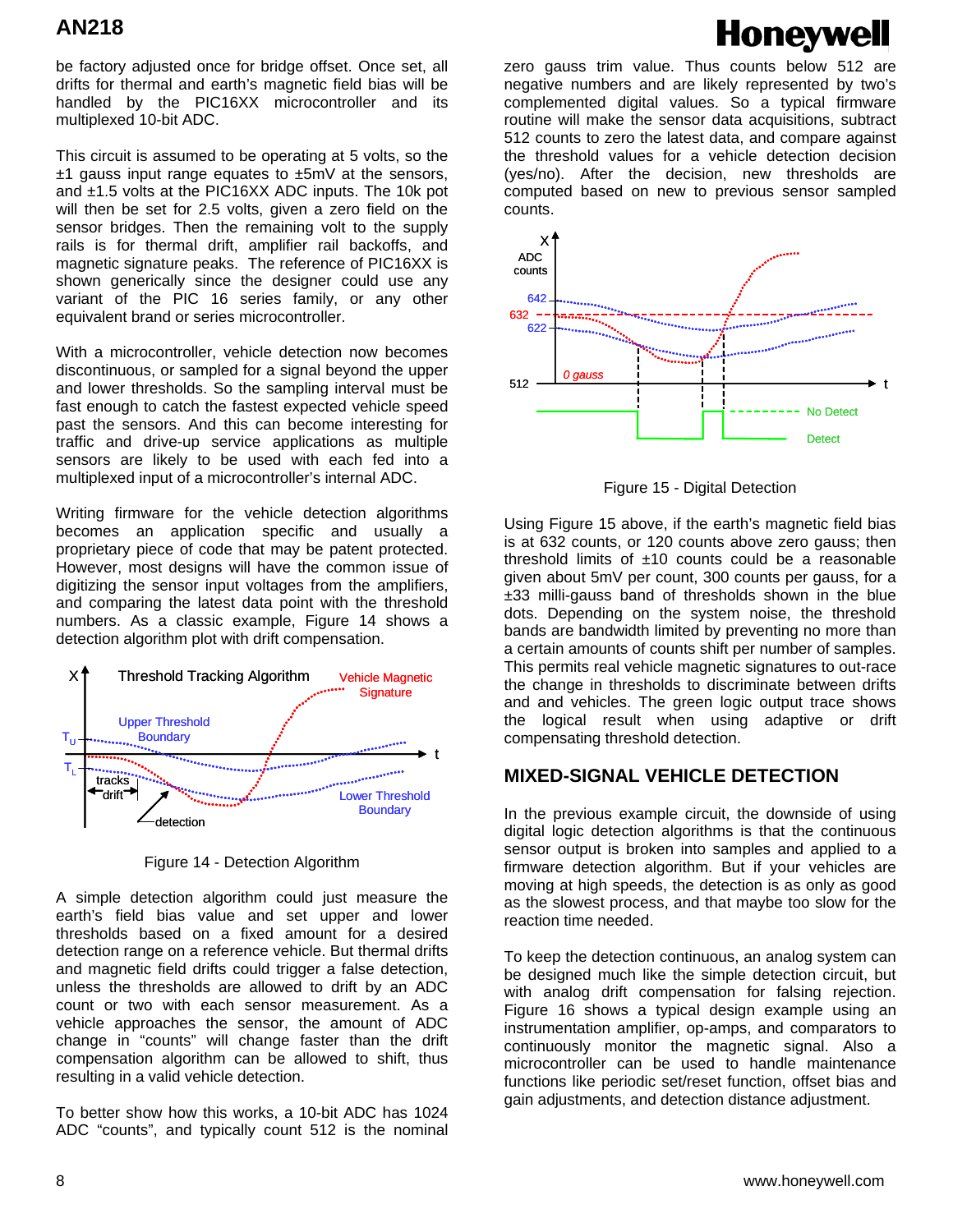

Figure 16 - Mixed Signal Vehicle Detection Circuit

From the figure, several new features are introduced. The first is the constant current source drive of the HMC1001 sensor bridge. The HMC1001 is Honeywell's most sensitive AMR sensor, but has a slightly lower bridge resistance (850 ohms) and has larger permalloy elements to provide a nominal 3.2mV/V/gauss sensitivity. By feeding the HMC1001 with about 4.7mA, room temperature voltage across the bridge is about 4 volts from the total 5 volt supply range. The intent of the constant current source is to further stabilize the bridge offset drift specification from about 3000ppm/°C to 600ppm/°C. This reduction in thermal drift allows for less total drift and more drift compensation focus on the earth's bias field drift.

Another new feature is the implementation of two digitally controlled potentiometers around the instrumentation amplifier. This allows the microcontroller to sample the post-amplifier output and make gain and offset voltage adjustments for optimum performance. Part of the amplifier circuitt is the output low-pass filter

implemented by the R16/C3 network to limit bandwidth to low audio frequency signals that would likely be the fastest vehicle signature movement in the sensor.

The next new feature is the full wave rectifier circuit after the amplifier stage to fold back any negative shifted signal with vehicle approach. This allows for a single threshold detection scheme instead creating a window detector presented in Figure 12.

Following the rectifier, the filtered and rectified vehicle signature signal is directly placed to the comparator for threshold detection. The other comparator input comes from two op-amp stages that form an analog adaptive threshold circuit. The vehicle signature signal is drastically filtered by R-C network R19/C4 to create the slow drifting baseline bias that will track slow bridge offset voltage and earth's magnetic field drifts with a several second time constant. This voltage is then buffered and then sent to a summing amplifier stage that sums the voltage from the slow drift signal plus a DC voltage that becomes the milli-volt threshold for vehicle detection. The one mega-ohm potentiometer is adjusted for best vehicle detection distance and falsing rejection.